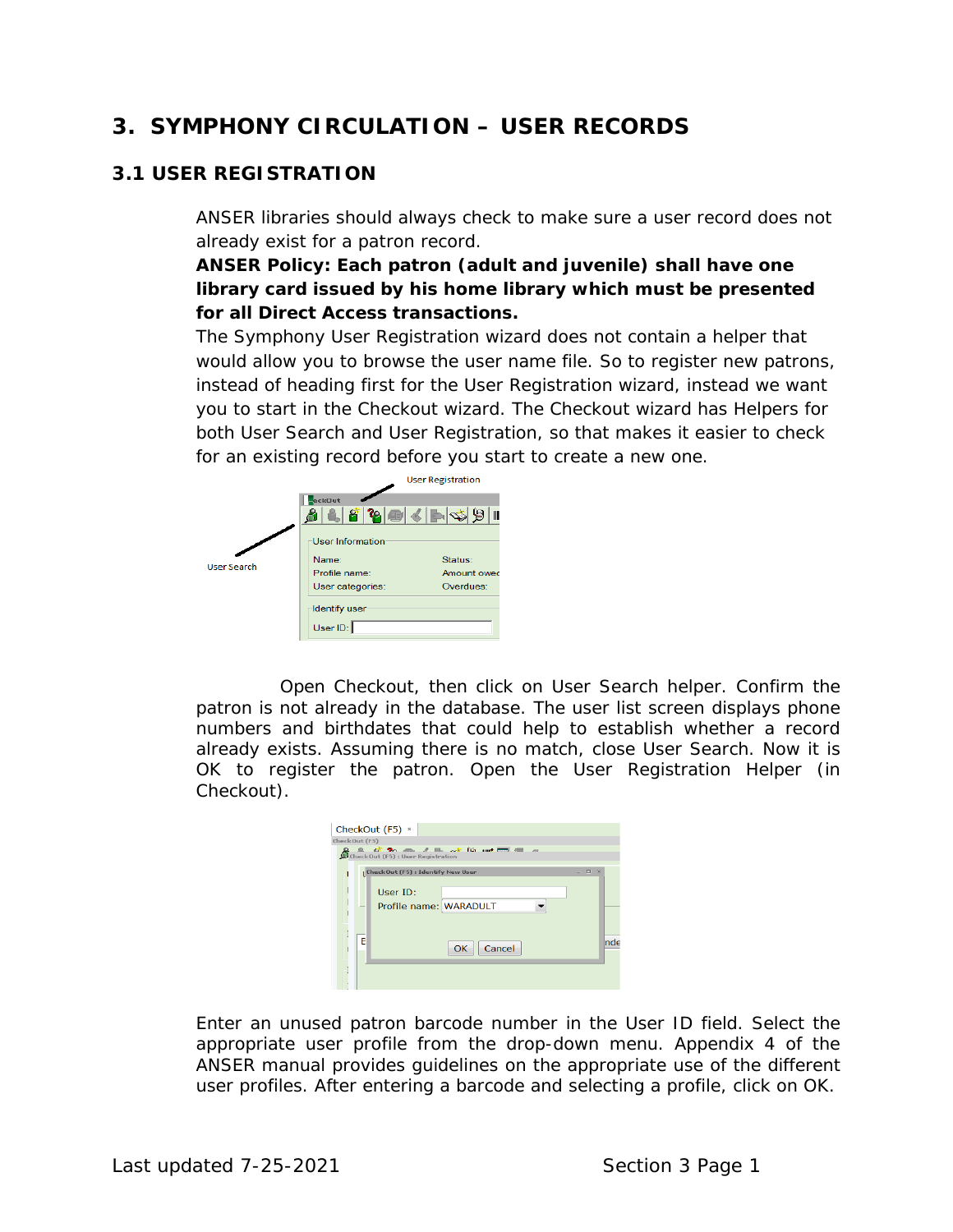NOTE: The xxxNOCIRC user profile is intended for Internet-only cards needed for Envisionware. Because Symphony rules are set to disallow circulation/holds by xxxNOCIRC users, there is no need for strict compliance with ANSER standards for ID or collection of full contact information. Libraries may opt to allow or disallow use of an Internet-only card from one library as an Internet-only card at their library.

| CheckOut $(F5)$ $\times$                                                                                                                                                                                                                                                                                                                                                                                                                                                                                                                                     |  |
|--------------------------------------------------------------------------------------------------------------------------------------------------------------------------------------------------------------------------------------------------------------------------------------------------------------------------------------------------------------------------------------------------------------------------------------------------------------------------------------------------------------------------------------------------------------|--|
| C2ckOut(F5)<br>$\begin{array}{lllllllllllll} \textcolor{red}{\bigotimes} & \textcolor{red}{\mathcal{O}} & \textcolor{red}{\mathcal{O}} & \textcolor{red}{\mathcal{O}} & \textcolor{red}{\mathcal{O}} & \textcolor{red}{\mathcal{O}} & \textcolor{red}{\mathcal{O}} & \textcolor{red}{\mathcal{O}} & \textcolor{red}{\mathcal{O}} & \textcolor{red}{\mathcal{O}} & \textcolor{red}{\mathcal{O}} & \textcolor{red}{\mathcal{O}} & \textcolor{red}{\mathcal{O}} & \textcolor{red}{\mathcal{O}} & \textcolor{red}{\mathcal{O}} & \textcolor{red}{\mathcal{O}} &$ |  |
|                                                                                                                                                                                                                                                                                                                                                                                                                                                                                                                                                              |  |
| 228440<br>Id:<br>Profile name: WARADULT                                                                                                                                                                                                                                                                                                                                                                                                                                                                                                                      |  |
|                                                                                                                                                                                                                                                                                                                                                                                                                                                                                                                                                              |  |
|                                                                                                                                                                                                                                                                                                                                                                                                                                                                                                                                                              |  |
| Basic Info Privilege Demographics Addresses Extended Info User groups                                                                                                                                                                                                                                                                                                                                                                                                                                                                                        |  |
|                                                                                                                                                                                                                                                                                                                                                                                                                                                                                                                                                              |  |
| First name:                                                                                                                                                                                                                                                                                                                                                                                                                                                                                                                                                  |  |
| Use preferred name<br>Preferred name:                                                                                                                                                                                                                                                                                                                                                                                                                                                                                                                        |  |
| Middle name:                                                                                                                                                                                                                                                                                                                                                                                                                                                                                                                                                 |  |
| **NAME-NOT-YET-SUPPLIED**<br>Last name:                                                                                                                                                                                                                                                                                                                                                                                                                                                                                                                      |  |
| Suffix:                                                                                                                                                                                                                                                                                                                                                                                                                                                                                                                                                      |  |
| Allow routing<br>Alt ID:                                                                                                                                                                                                                                                                                                                                                                                                                                                                                                                                     |  |
| Library:<br><b>WARWICK</b>                                                                                                                                                                                                                                                                                                                                                                                                                                                                                                                                   |  |
| Profile name:<br><b>WARADULT</b>                                                                                                                                                                                                                                                                                                                                                                                                                                                                                                                             |  |
| Charge history rule: CIRCRULE                                                                                                                                                                                                                                                                                                                                                                                                                                                                                                                                |  |

This will bring you to the "Basic Info" tab of a new user record form. The Library,Profile Name, and Charge History rule fields will be defaulted. The required field on this tab is the Last name. Preferred name means Nickname. If you enter a preferred name and leave the "Use Preferred Name" box checked, then the nickname will be used on reports and mailing addresses. Suffixes would be Jr., Sr., III, etc. We do not have a field for title prefixes (Dr., Mr., Ms., etc.) so those should not be entered. We do not want libraries to enter anything in the Alt ID field that would be useful for Identity Theft: no Social Security numbers, no Drivers License numbers.

Names should be entered in mixed case format (not in ALL CAPS). The reason for this is that mixed case makes eye scanning a column of patron names slightly easier. When printed on postal address lines, post office scanners do not read name lines: they scan bottom to top looking for zip, state, city, and street addresses.

The Charge History rule has 3 possible options: The value CIRCRULE appears as the default when registering a new user. Charge History is a feature in Symphony that can allow a library patron to keep a historical record of all the titles they have ever checked out. That list of titles appears in the Display User wizard in WorkFlows; or in the Enterprise catalog as part of the user's My Account information. Keeping a Charge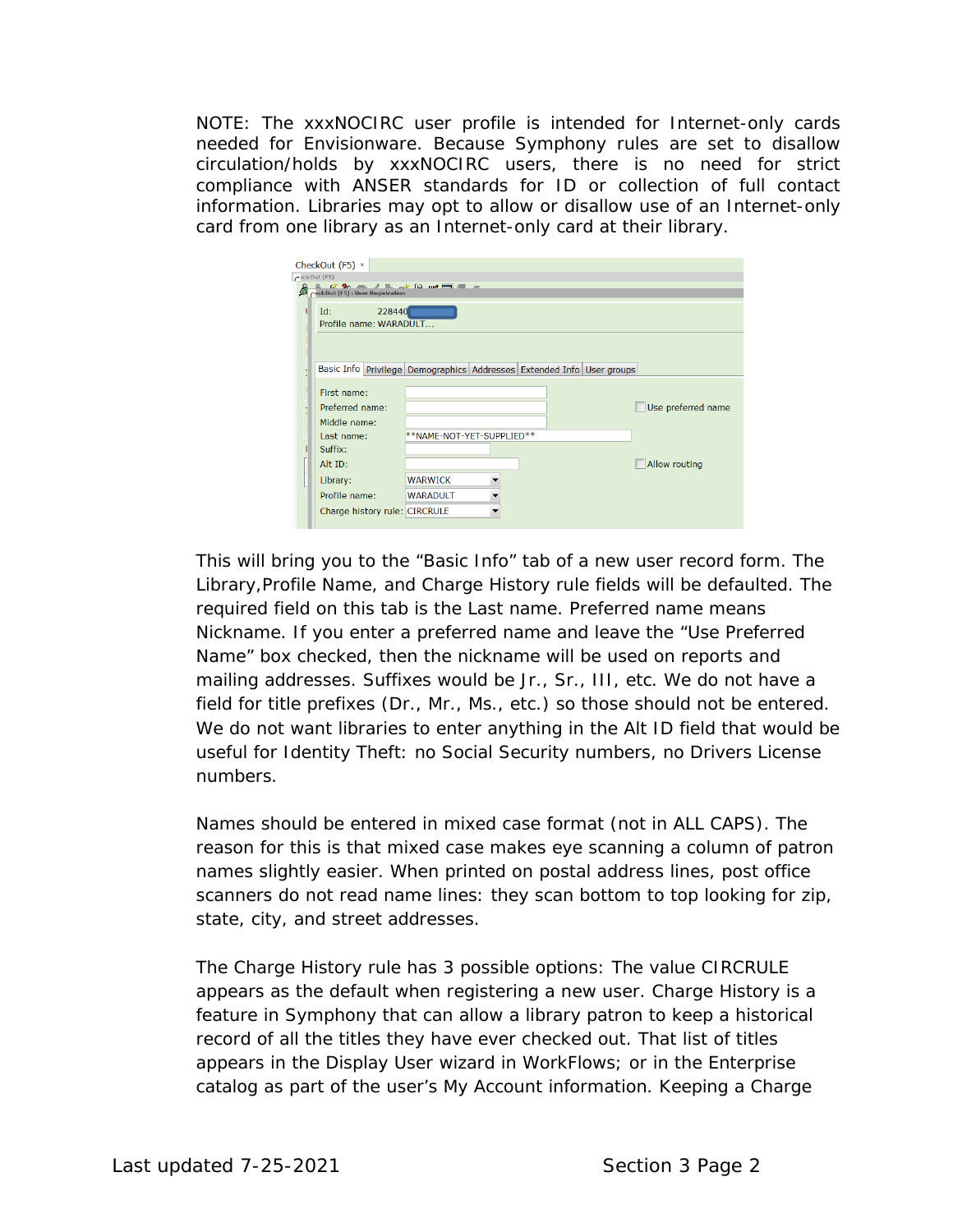History record involves asking library patron's to make a choice, and alerting them that these library records are subject to subpoena by a court order. By ANSER policy, this choice should not be offered to library patron's under 18 years of age.

CIRCRULE—Leave this as the default for …YOUTH profile users. This value will cause the system to NOT keep a Charge History AND ALSO will not present any prompts in Enterprise that offer a choice to turn it on. NOHISTORY—Use this as the value for new …ADULT users. This value will cause the system to NOT keep a Charge History BUT will present a prompt in Enterprise that would allow a user to turn it on.

ALLCHARGES—Use this only for …ADULT users who have been informed of this option and of its library record privacy implications, who still would like to have their list of checkouts kept. Having staff set this option is an alternative to having the patron turn it on themselves in Enterprise.

| User Registration (F11) ×     |                 |           |                                                                       |
|-------------------------------|-----------------|-----------|-----------------------------------------------------------------------|
| <b>Rar Registration (F11)</b> |                 |           |                                                                       |
|                               |                 |           |                                                                       |
| Id:                           | 768967806       |           |                                                                       |
| Profile name: WARADULT        |                 |           |                                                                       |
|                               |                 |           |                                                                       |
|                               |                 |           |                                                                       |
|                               |                 |           | Basic Info Privilege Demographics Addresses Extended Info User groups |
|                               | ۱               |           |                                                                       |
| Privilege expires: NEVER      |                 |           |                                                                       |
| PIN:                          | <b>CHANGEME</b> | Override: |                                                                       |
| Status:                       | OK              |           |                                                                       |
| Claims returned:              | ◈               | Override: |                                                                       |
| Web auth id:                  |                 | Override: |                                                                       |
|                               |                 |           |                                                                       |
|                               |                 |           |                                                                       |

After completing the field entry on the Basic Tab, click on the Privilege tab. The Privilege tab contains fields for the expiration date of the registration ("Privilege Expires"). Most ANSER libraries will have this set to NEVER for adult and youth resident cards, but some libraries do expire cards after 2 years. If the User Profile was set to a …TEMP, …PAYCARD, …NOCIRC, …VISITOR, or …TEACHER profile, the expiry date would be automatically set according to ANSER guidelines (Appendix 4 of the ANSER manual).

The PIN field is a password used by patrons to log in to Enterprise, Overdrive, Envisionware, etc. ANSER has the default value set to CHANGEME to remind staff that they should fill out this field. We recommend using the last 4 digits of the patron's home phone as the PIN. But the patron could be asked if they want the PIN set to a different value. [In Enterprise, patrons can change their PIN on their own—if they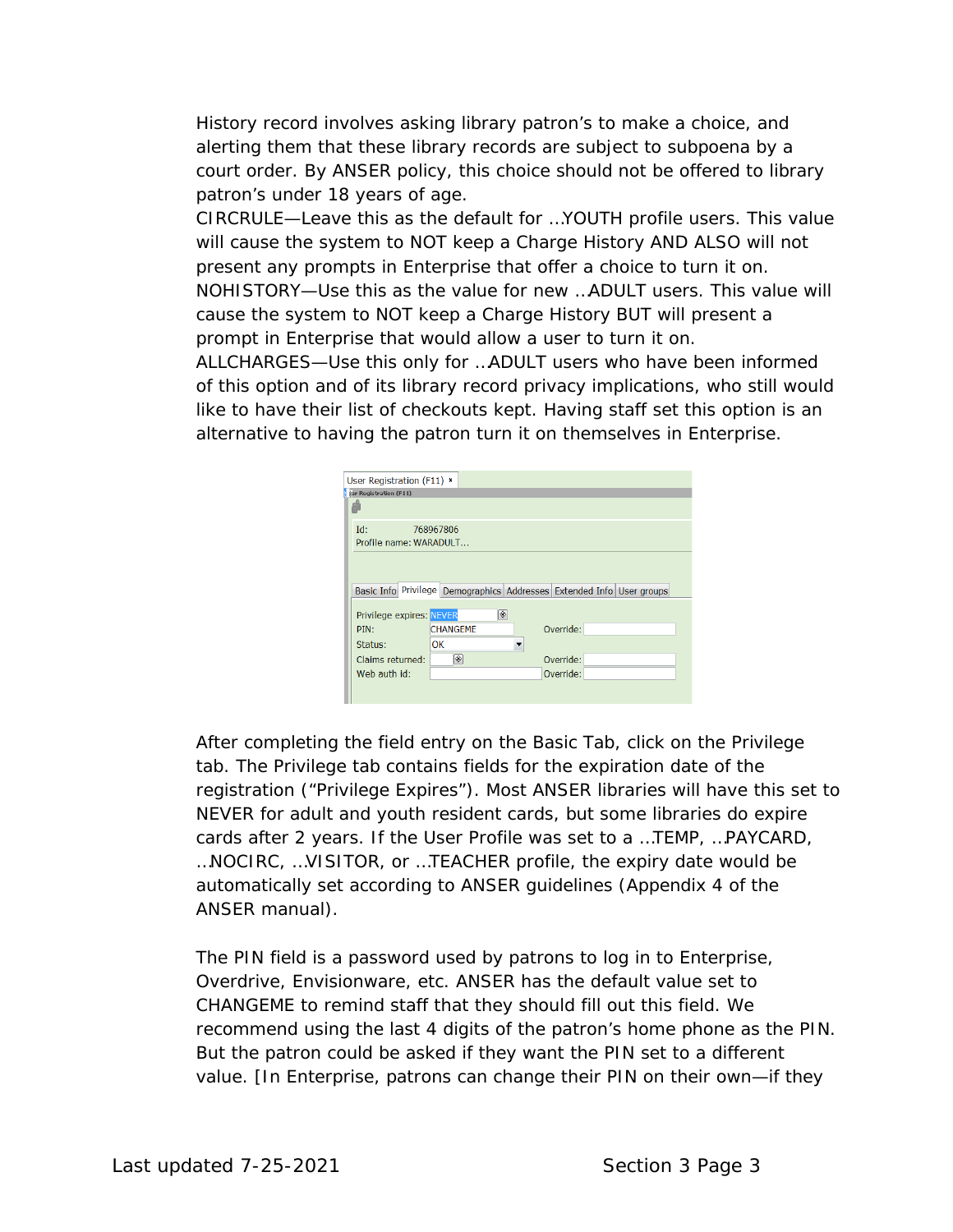have first logged in with their existing PIN.] If the PIN field is changed at all in WorkFlows, the system will require an override password.

Newly created user records will have a User Status of OK. BAD\_EMAIL, BAD\_STREET, and BAD\_PHONE, are statuses that can be applied to new user records if crucial contact information was not supplied by the patron. The status CARD\_PEND could be applied if the user registration process has not been completed, i.e. the patron has not yet shown adequate ID according to ANSER policy. Changing a Status from OK to a different status requires an override password.

#### **ANSER Policy: Acceptable forms of personal identification for a library card conferring Direct Access privileges:**

**Current New York State driver's license, or current photoidentification card issued by NYS Dept. of Motor Vehicles, or other current photo-identification card that contains the individual's name and current home address, or other current photoidentification card that contains the individual's name and a recent piece of mail (such as a utility or telephone bill) that shows the individual's name and current home address. (A college dormitory is not considered a resident home address.)**

The next tab, Demographics, has fields that each library needs to generate reports for their State Annual Reports.

--User Category 1 indicates whether the user is a Resident or Nonresident of your library charter district (or was set up for ILL purposes only). --User Category 2 contains a list of codes that indicate where the patron resides in relation to RCLS charter library districts. Only one code from Category 2 can be used.

--User Category 3 is an optional field used by some ANSER libraries to control access rules employed by their internal Envisionware

PCReservation system. No member library should alter the User Category 3 value of a patron from a different library.

--User Category 4 contains a code that indicated the patron's age range. --User Category 5 contains codes that indicate the notification method to be used to notify the patron of holds to be picked up (not overdue notices or pre-overdue notices, which only look for the presence or absence of an email address). Select EMAIL if they had given you an email address that you inserted in the Addresses tab. Select PHONE if they prefer phone calls. Select PAPER if they prefer mailed notices. Enter TEXT if the patron prefers to receive text messages for hold notification.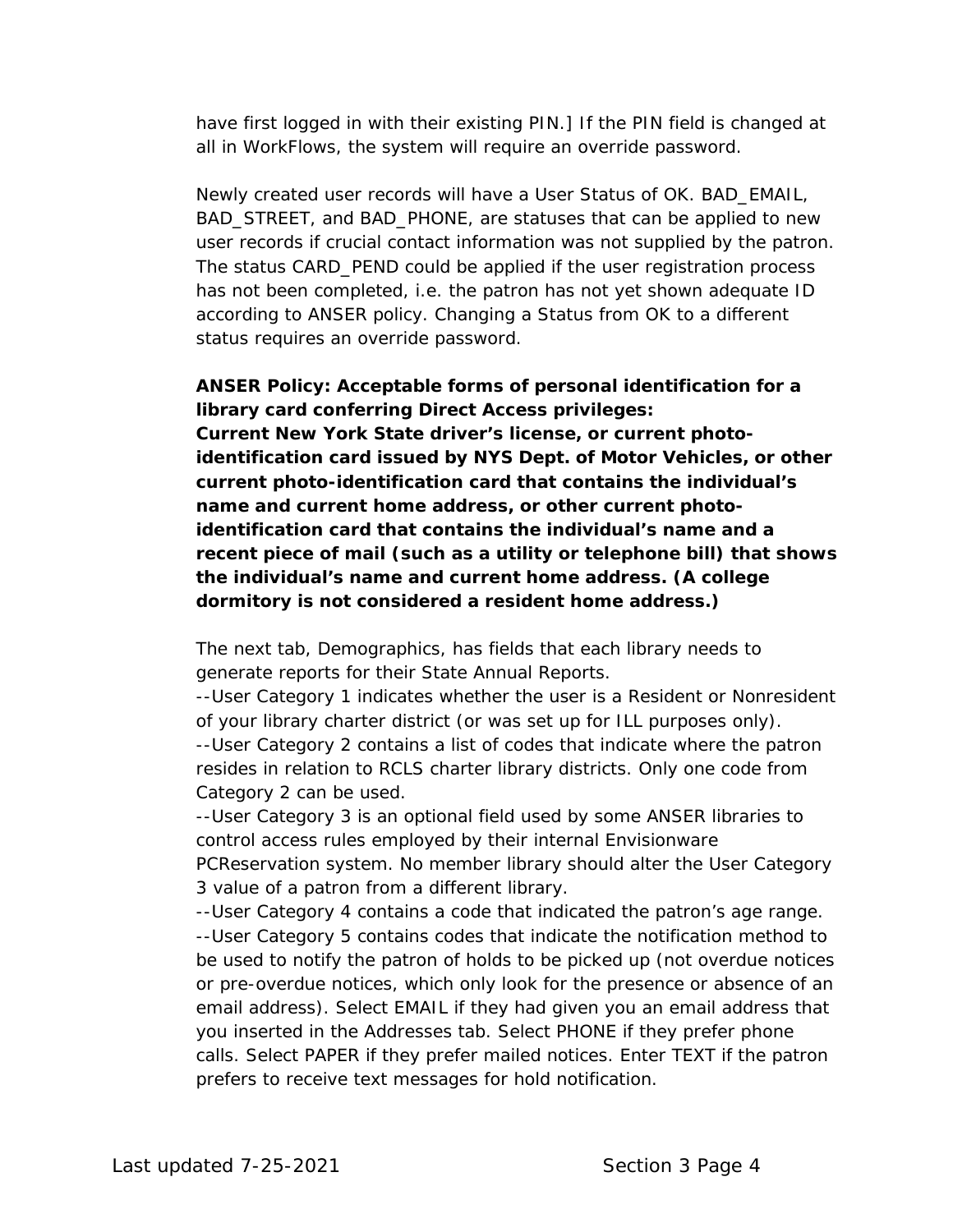|                       |                     |              |      |                          | Basic Info Privilege Demographics Addresses Extended Info SMS Notice Contact Info User groups |  |
|-----------------------|---------------------|--------------|------|--------------------------|-----------------------------------------------------------------------------------------------|--|
|                       |                     |              |      |                          |                                                                                               |  |
|                       | User cat1: RESIDENT |              |      | $\vee$ User cat2: GRHWOO | $\checkmark$                                                                                  |  |
| User cat3: GRHN       |                     | $\vee$       |      | User cat4: 50-65         | $\checkmark$                                                                                  |  |
| User cat5: PHONE      |                     | $\checkmark$ |      |                          |                                                                                               |  |
| Birth date: 11/8/1959 | ◈                   |              |      |                          |                                                                                               |  |
| Language: ENGLISH     |                     | $\checkmark$ | Age: | 57                       |                                                                                               |  |
|                       |                     |              |      |                          |                                                                                               |  |

For the birthdate field, enter the date in the format MM/DD/YYYY or use the calendar Gadget indicated by the diamond symbol. If a patron refuses to give an exact birth year, ask for a birth decade and use that as the year (1930, 1940, 1950, 1960, etc.) If the patron refuses to give a birth decade, use the year 1900. Example: 10/03/1900.

The Addresses tab allows you to enter two different addresses and mark one of them as the Primary address. The Primary address is the address to which any mail regarding recent activity from the library would be sent. The non-primary address would be an alternate address the patron has indicated they reside when not active at an RCLS library. The non-primary address would only be used for situations such as: a) a college student boarding in the RCLS area, but maintaining a permanent residence elsewhere; b) a temporary resident who has a local RCLS mailing address as their primary address, but offers their permanent address.

The two different address fields should NOT be used to identify a patron who just has a physical address and a PO BOX address. For these patrons, do one of the following:

1) If the physical address and the PO BOX have the same CITY, STATE, and ZIP, indicate the physical Address on the first STREET field and the PO BOX number on the STREET2 field:

> STREET: 123 MAIN ST APT 5 STRFFT2: PO BOX 333 CITY/ST: MIDDLETOWN NY ZIP: 10940

2) If the physical address is in a different CITY, STATE, ZIP, then do not indicate it in either STREET field. Instead, add it as a NOTE field: STREET: PO BOX 333 CITY/ST: MIDDLETOWN NY ZIP: 10940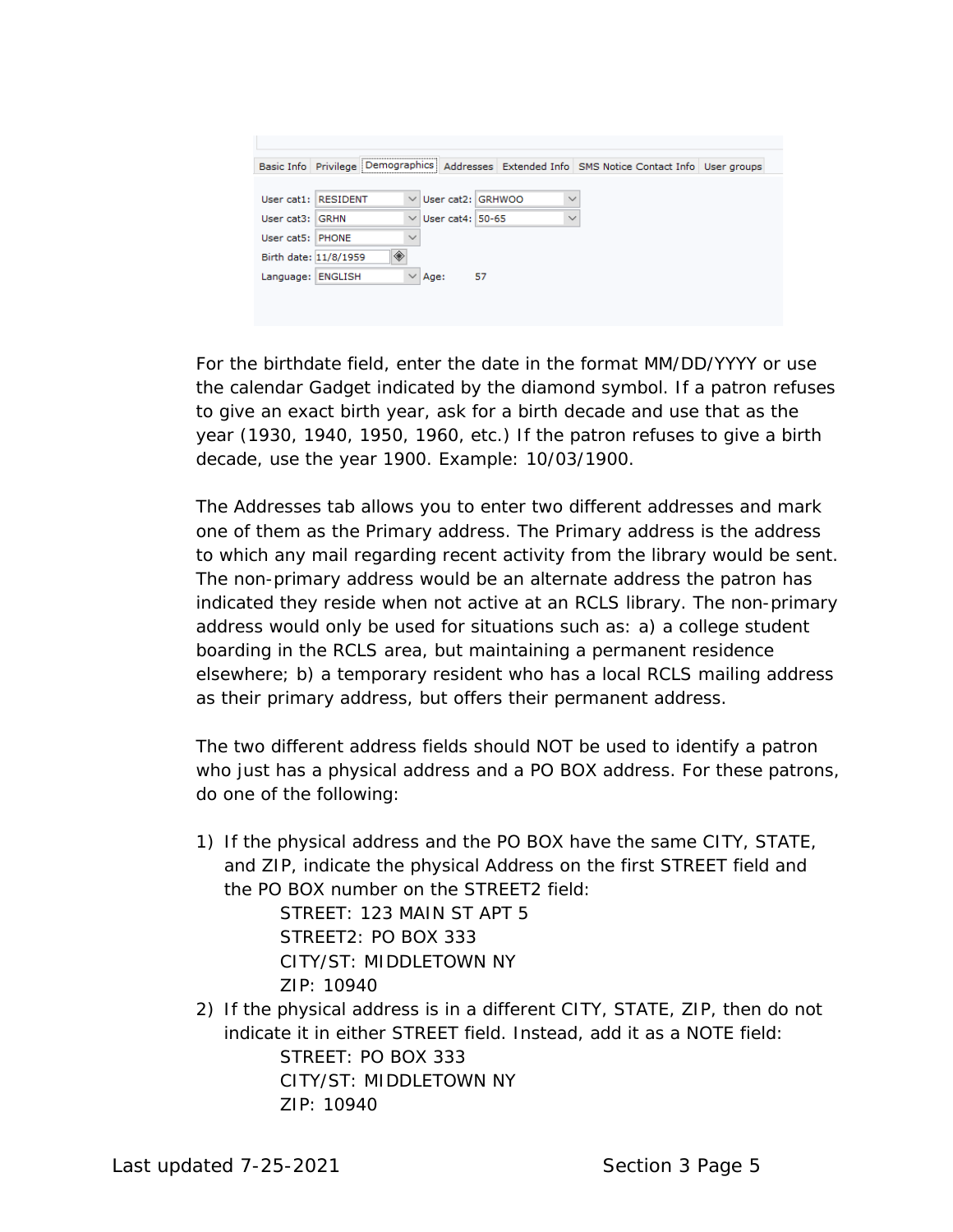You will note that the Address field labels have drop-down boxes, but we ask you NOT to change those labels—otherwise you may discover that certain reports and notices will not recognize your changes and will print data in the incorrect order.

The CARE/OF field maybe used to indicate the parent or guardian of a cardholder under 18 years of age. Whatever information is entered in this field will be printed on the first line of a printed address generated for the user.

There are two STREET fields. Enter mailing addresses on Street 1 and Street 2 using USPS conventions:

- Omit all punctuation marks
- Secondary address unit designators, such as APARTMENT or SUITE, should be entered on the same line as the street number and name
- The pound sign (#) should not be used as a secondary unit designator if the correct designation, such as APT or STE, is known
- If the pound sign  $(\#)$  is used, there should be a space between the pound sign and the secondary number.
- If dual addresses are used, place the Street address in Street 1 and the PO BOX on Street 2

A list of the USPS standard street abbreviations appears in the Appendix 10 of the ANSER Manual.

Note that the City/State field in Symphony is a free-text field. You must spell out the entire city name. Use standard 2-letter USPS state abbreviations.

|                                                                                                              |                                     | Basic Info Privilege Demographics Addresses Extended Info User groups |  |
|--------------------------------------------------------------------------------------------------------------|-------------------------------------|-----------------------------------------------------------------------|--|
| $\left\vert \mathbf{P}_{k}\right\vert \left\vert \mathbf{P}_{k}\right\vert \left\vert \mathbf{X}\right\vert$ |                                     |                                                                       |  |
| <b>CARE/OF</b>                                                                                               | ۰                                   |                                                                       |  |
| <b>STREET</b>                                                                                                | 30 WIGWAM DR                        |                                                                       |  |
| STREET2                                                                                                      | $\overline{\phantom{a}}$            |                                                                       |  |
| CITY/STATE                                                                                                   | <b>WARWICK NY</b>                   |                                                                       |  |
| <b>ZIP</b>                                                                                                   | 10990                               |                                                                       |  |
| <b>EMAIL</b>                                                                                                 | ▼ putter@rcls.org                   |                                                                       |  |
| PHONE1                                                                                                       | $\blacktriangledown$ (845) 555-5555 |                                                                       |  |
| PHONE2                                                                                                       | ۰                                   |                                                                       |  |
| <b>SMSPHONE</b>                                                                                              | $\blacksquare$                      |                                                                       |  |
|                                                                                                              |                                     |                                                                       |  |

Use PHONE1 for the number where the patron prefers to have the library call them. Symphony's automated call system will use the PHONE1 field only. Use PHONE2 for a secondary phone number, such as a work number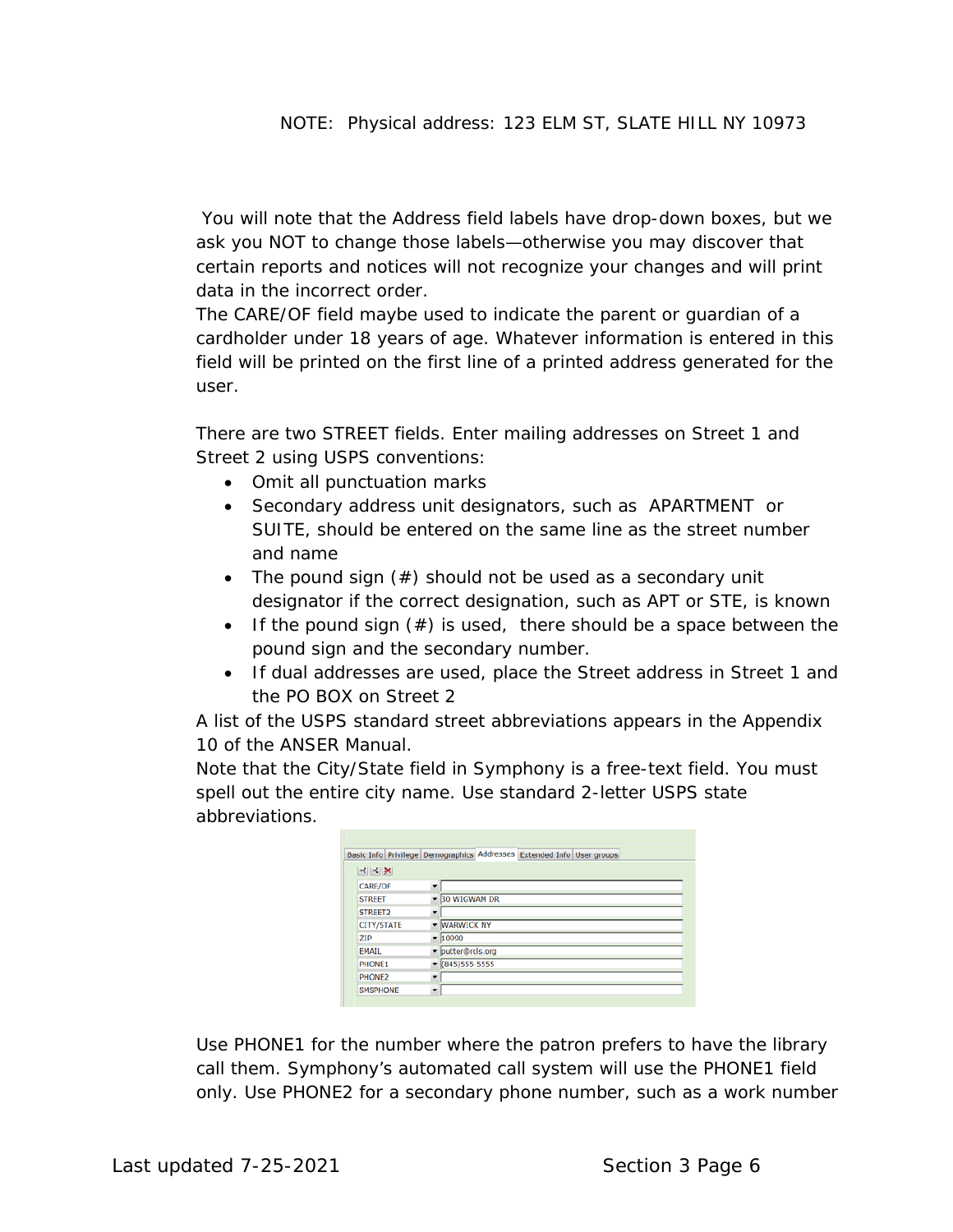or the non-local home phone number of a college student or temporary cardholder.

Do NOT use the SMSPHONE field to enter Text-messaging numbers. That field is a legacy of a legacy method of text notification. It is no longer used. Instead, follow the instructions further below.

The email address needs to be input precisely. It requires a  $@$  character. Common domains used by ANSER library patrons are gmail.com, aol.com, hvc.rr.com, warwick.net, frontiernet.net, verizon.net, yahoo.com, and optonline.net.

Use the Extended Info tab to enter in notes about patrons. Please enter details about bad contact information (returned mail, removed email addresses, out of service phone numbers, etc.) in the Comments field. Place other patron notes in the Notes field. Symphony will display both Notes and Comments at Checkout.

Do NOT use the NOTIFY\_VIA field to enter hold notification preference. That field is a vestige of a legacy method entering that preference. It is no longer used. See User Cat 5 above instead.

| Id:<br>JPK785436                   |                                                                               |
|------------------------------------|-------------------------------------------------------------------------------|
| Profile name: HFLTEMP              |                                                                               |
|                                    |                                                                               |
|                                    |                                                                               |
|                                    | Basic Info   Privilege   Demographics   Addresses Extended Info   User groups |
|                                    |                                                                               |
| $\rightarrow$ $\sim$ $\sim$ $\sim$ |                                                                               |
| <b>ACTIVEID</b>                    |                                                                               |
| <b>NOTE</b>                        |                                                                               |
| <b>PREV_ID</b>                     |                                                                               |
| PREV ID2                           |                                                                               |
| <b>COMMENT</b>                     |                                                                               |
| NOTIFY_VIA                         |                                                                               |
|                                    |                                                                               |

The SMS Notice Contact Info tab is where you would place information if the patron wants to be notified of holds via text messaging.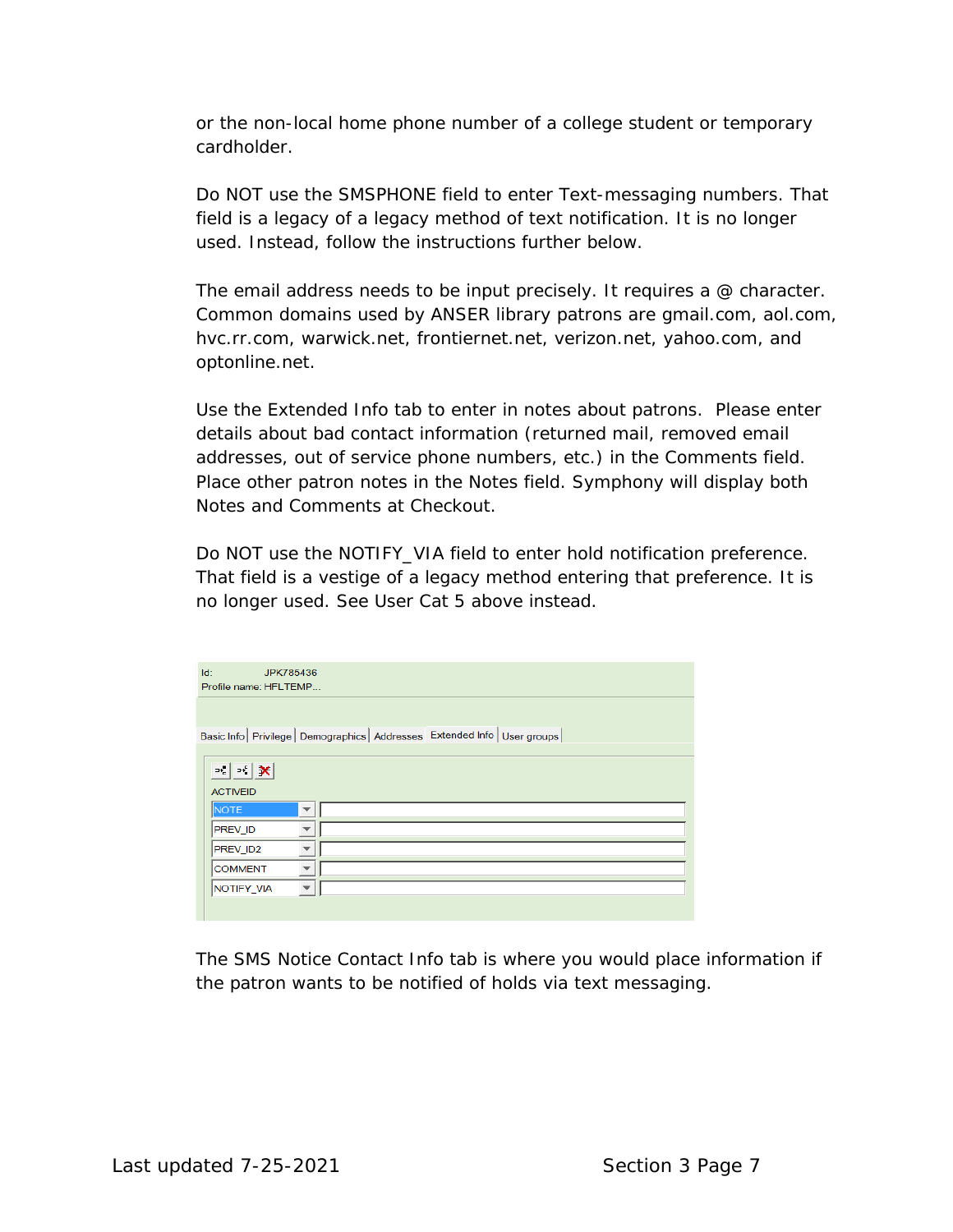|                                      |                      | Basic Info Privilege Demographics Addresses Extended Info SMS Notice Contact Info User groups |                          |                                     |                       |                      |                              |
|--------------------------------------|----------------------|-----------------------------------------------------------------------------------------------|--------------------------|-------------------------------------|-----------------------|----------------------|------------------------------|
| <b>Phone Numbers</b><br>$\mathbf{z}$ |                      |                                                                                               |                          |                                     |                       |                      |                              |
| Label                                | Country              | <b>Phone Number</b>                                                                           | Overdue<br><b>Notice</b> | <b>Hold Pickup</b><br><b>Notice</b> | Bill<br><b>Notice</b> | Manual<br>Message    | <b>User</b><br>Announcements |
| Mobile                               | <b>United States</b> | $-8455446979$                                                                                 | ш<br>--                  | $\blacktriangledown$                | ш                     | $\blacktriangledown$ |                              |
|                                      |                      |                                                                                               |                          |                                     |                       |                      |                              |
|                                      |                      |                                                                                               |                          |                                     |                       |                      |                              |

- 1. Click on the **Add Phone** helper icon (the one with the yellow sparkle) on the left side under "Phone Numbers."
- 2. In box below **Label**, enter "Mobile".
- 3. Select "United States" as Country.
- 4. In box below **Phone Number**, enter the patron's text-enabled phone number including area code WITHOUT any spaces or punctuation. (ex: 8455551212)
- 5. Check the box "Hold Pickup Notice"

\*\*Optional: Check the "Manual Message" box. It allows the option (not yet activated) to give staff the ability to manually send out a text to patron. This option has not been discussed yet by the ANSER Committee and Directors Association and therefore is not available as of July, 2013.

If you need to remove text messaging settings, place the cursor in one of the fields of the existing phone record (in Label, Country, or Phone Number) and then click on the Remove Phone helper (icon with red X). Remember to re-adjust the NOTIFY\_VIA field and to Save your edits.

The User Groups tab is an optional feature that can be used by ANSER libraries to designate Hold Pickup permissions. There are two ways in which Hold Pickup permissions can be automated: 1) Via a note in the Notes field of the Extended Info tab of the user record; or 2) via the User Group feature of Symphony.

**ANSER Policy: The use of Hold Proxy User groups is a local library decision. ANSER cardholders wishing to be in groups must go to their home library to initiate this service. Non-participating libraries do not have to honor Hold Proxy User Groups. Cardholders under the age of 18 may not be included in Hold Proxy user Groups.**

Whether a library uses Notes or the User Group feature, in both cases it is recommended that a signed permission form be collected by the request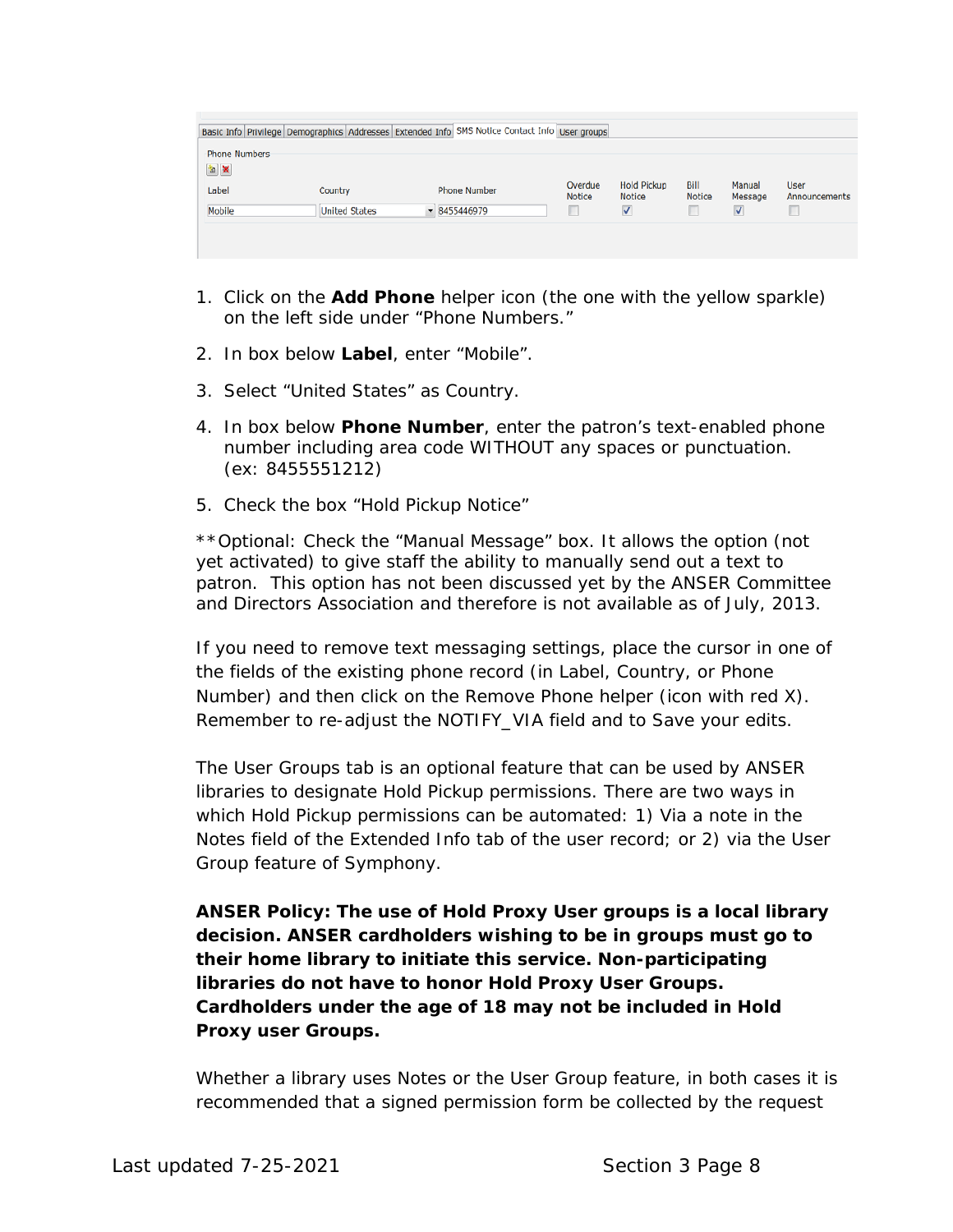patron's home library. An example of this permission form is included in Appendix 15 of the ANSER Manual.

To indicate Hold Pickup permissions via a Note field, enter a note on the user record of both the proxy and the requester indicating that Person X has permission to pickup holds for Person Y. When Person X appears at the checkout and asks for the items being held for Person Y, those items should be checked out on Person X's card and staff should respond to a prompt to cancel the hold for Person Y.



The Symphony User Group feature offers a couple advantages over the Notes method: a) Patrons within the same user group can see in Enterprise both the available and unfilled holds of other members of the group; and b) When Person X checks out an item being held for Person Y, the system does not require staff to respond to a prompt asking if the hold for Person Y should be cancelled. (It cancels the hold automatically and considers it FILLED.) One disadvantage to User Groups is that a patron can only be a member of one group--not multiple groups.

The only field that a staff person would need to adjust on the User Groups tab is to create or select an existing Group Name. All the other fields: Responsibility Policy, Level, and Type—should be left at the default values.

In order for User Groups to be coherent, all libraries should use the same convention when creating a User Group name. The convention we have established is: first 5 letters of the requesting patron's last name, a hyphen, and the ANSER three-letter library code. If a name of a group is already in use, a different group could be distinguished by adding a numeral following the 5<sup>th</sup> letter of the name. Examples: KUNTZ-WAR [if the requesting (i.e. homebound) patron's last name is Kuntz and is registered at the Warwick library.] SMITH-TUX

*Last updated 7-25-2021 Section 3 Page 9*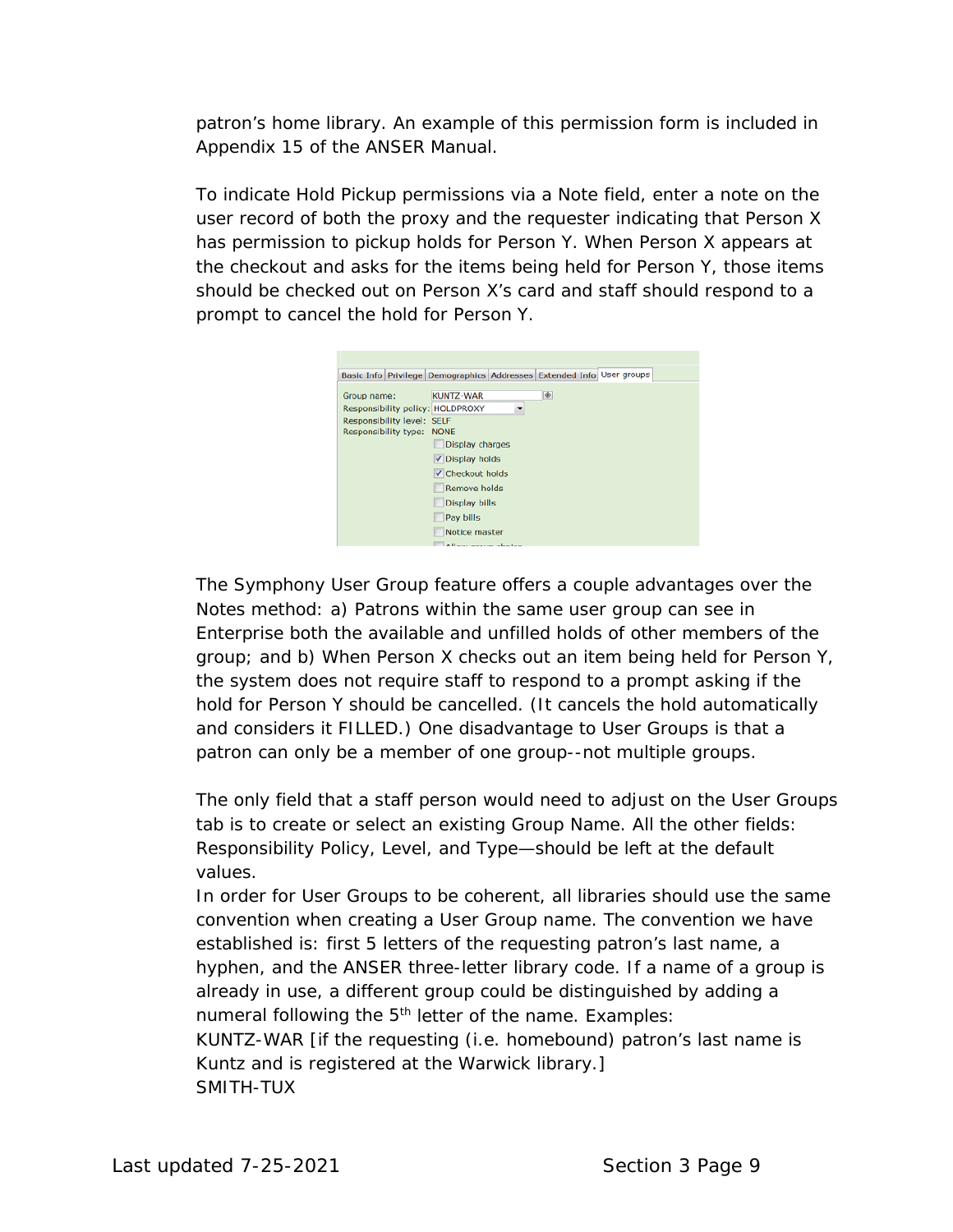#### SMITH2-TUX

Before creating a new Group Name, staff should first enter two-three letters of the last name and then click on the Gadget icon next to Group Name to see a list of existing group names listed alphabetically.

| 0.91<br>digect a Kenningen interer general |                                                                       |           | $-12 - 10$                                              |
|--------------------------------------------|-----------------------------------------------------------------------|-----------|---------------------------------------------------------|
| Search for: KUNTZ-WAR                      |                                                                       | Search    | Show Group Membership                                   |
| Group name                                 |                                                                       |           |                                                         |
| KUNST-WNY                                  |                                                                       |           | ۰                                                       |
| KUNTZ-WAR                                  |                                                                       |           |                                                         |
| KUPFE-HA2                                  |                                                                       |           | <b>April</b>                                            |
| KURYL-HA2<br>LAFAY-WPL                     |                                                                       |           |                                                         |
|                                            |                                                                       |           | User Group KUNTZ-WAR                                    |
|                                            |                                                                       | 40.00     | Number of group members: 3                              |
|                                            |                                                                       |           | Estima Overd<br>User n., User ID Notice Status<br>Bills |
|                                            |                                                                       |           | Gardne 228440 N<br>OK<br>OK                             |
|                                            |                                                                       |           | Kuntz,  228440 N<br>ОК<br>Kuntz,  3529634 N             |
|                                            |                                                                       | OK Cancel |                                                         |
|                                            |                                                                       |           |                                                         |
|                                            | Basic Info Privilege Demographics Addresses Extended Info User groups |           |                                                         |
| Group name:                                | KUNTZ-WAR                                                             | 府         |                                                         |
|                                            | Responsibility policy: HOLDPROXY<br>٠                                 |           |                                                         |
| Responsibility level: SELF                 |                                                                       |           |                                                         |
| Responsibility type: NONE                  |                                                                       |           |                                                         |
|                                            | Display charges                                                       |           |                                                         |
|                                            | V Display holds                                                       |           |                                                         |
|                                            | V Checkout holds                                                      |           | Close                                                   |
|                                            | Remove holds                                                          |           |                                                         |
|                                            | personal control of the con-                                          |           |                                                         |

If a group is highlighted, you can click on the "Show Group Membership" button to see the users already set as members of that group. With this knowledge, you can determine whether the user record that is being edited needs to be the first person in a new User Group or whether they need to be added to an existing group.

If adding a user to an existing group, highlight the group name and click OK from the group name listing popup screen. If creating a new group, hit Cancel from the group listing popup and enter a new, unique name in the Group Name field of the user record.

After all tabs of a new user record have been filled out, click on Save at the bottom of the screen:

| Save   Cancel |
|---------------|
|               |

## **3.2 COPYING A USER**

From the Circulation module, select the Users wizard group. Click the *Copy User* wizard. Search for an existing borrower's user record, using one of the available indexes and select **Search**. If you receive a list of users, highlight the one you want to copy and click **Clone/Copy User**. [Alternatively, to find the existing user record you can click Cancel at User Search and scan the existing borrower's card.]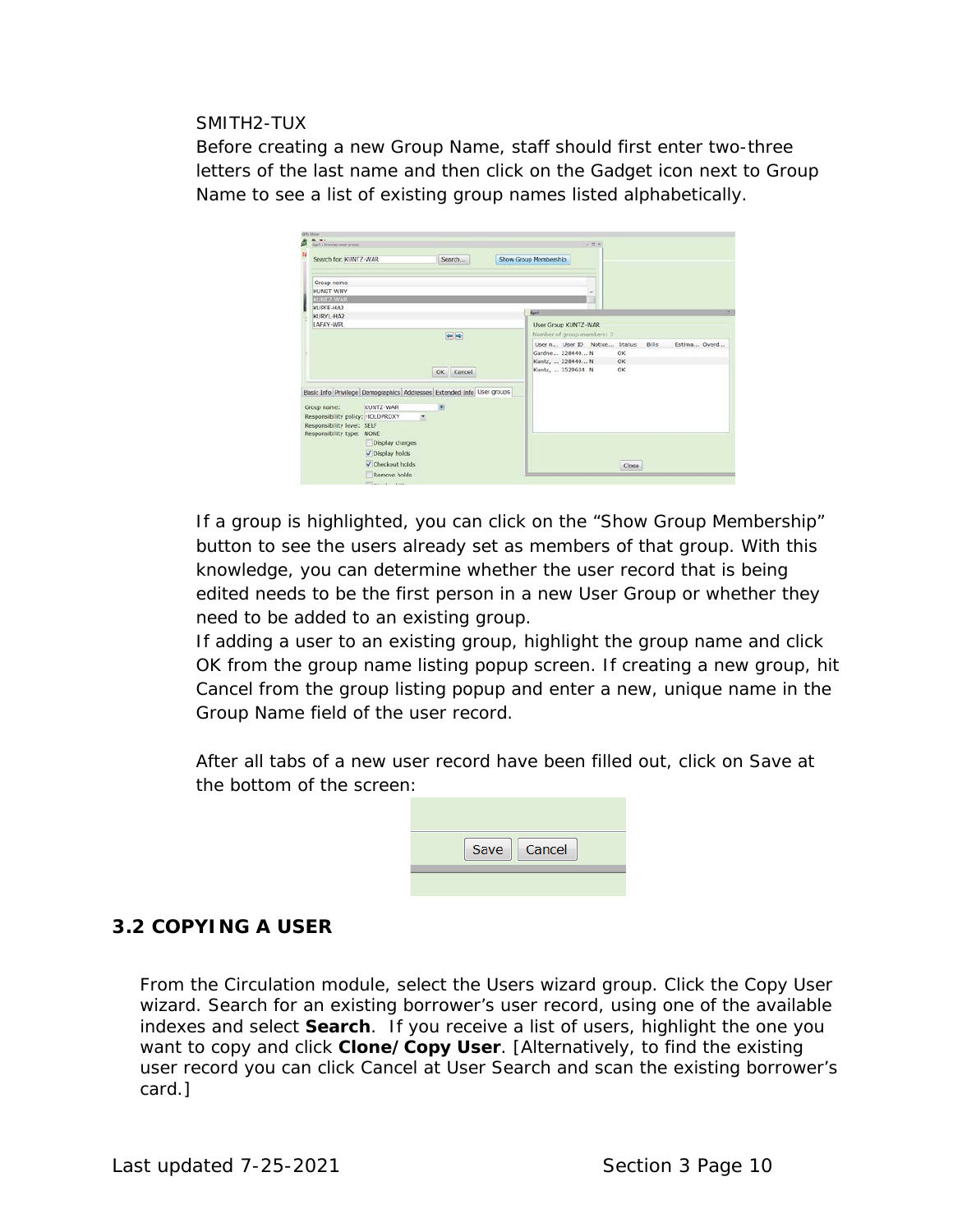| py User : Clone/Copy User                                                       |
|---------------------------------------------------------------------------------|
| ld: 22844000                                                                    |
| Creating new user by copying information from:                                  |
| User ID: 22844                                                                  |
| New ID:                                                                         |
|                                                                                 |
| Basic Info   Privilege   Demographics   Addresses   Extended Info   User groups |

Enter the new user's barcode in the "New ID" field. The system will retrieve certain fields from the user record being copied. By default it will copy the Last name and all of the Addresses tab information (including Email address, so change or delete if the email differs from the original user).

You will need to adjust the User profile field in the Basic Info tab, as well as add the cloned users' first name. On the Privilege tab, you need to change the PIN. On the Demographics tab, you need to add a birthdate and you may need to adjust the statistical categories, although in most cases those would match the original person's record. Be sure not to skip the Extended Information tab where you would note their notification preferences.

After making the needed adjustments, hit the Save button.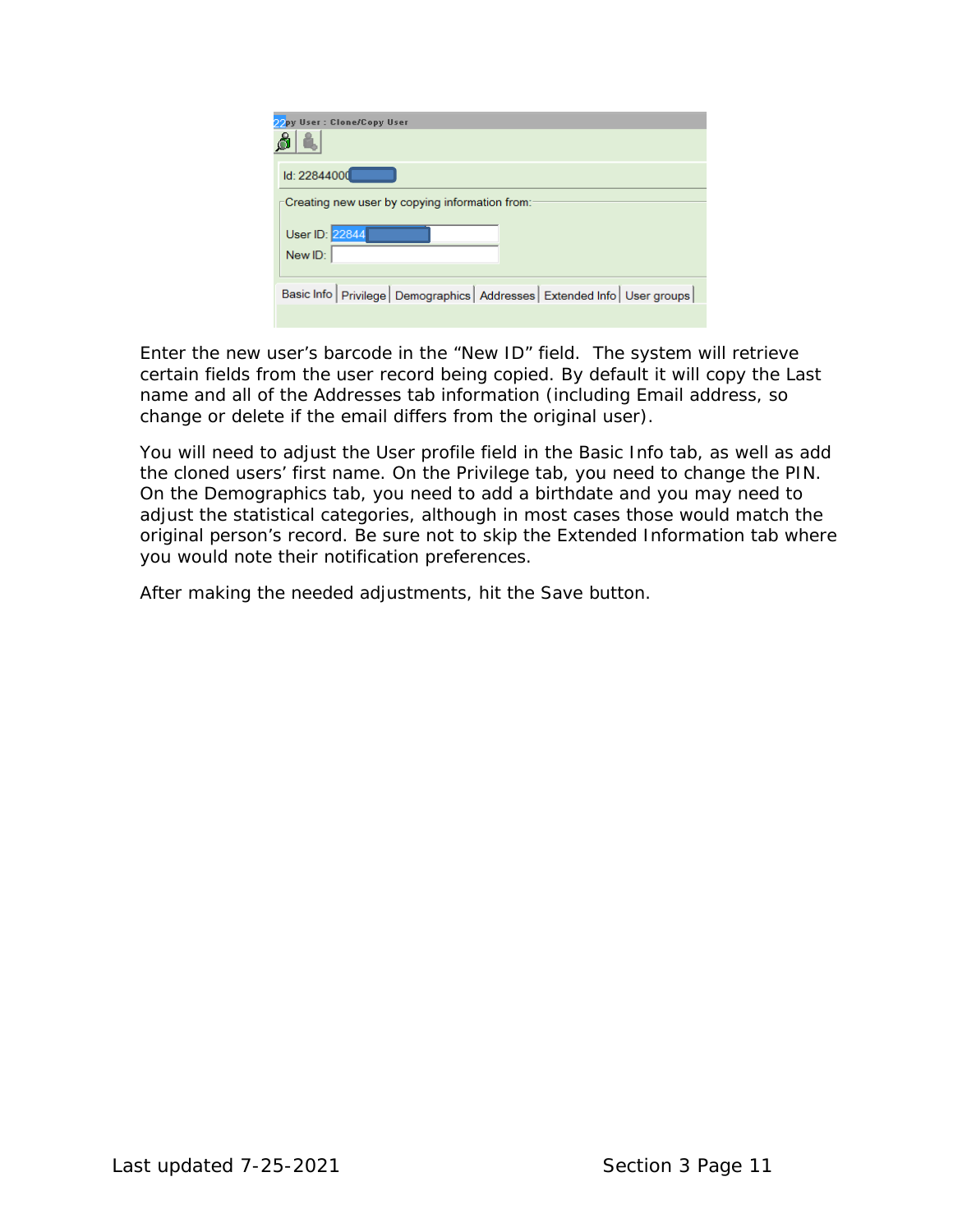# **3.3 MODIFY A USER**

You can use the Modify User Wizard directly from the Common Tasks wizard Group in Circulation, or invoke Modify User using Shift-F11 function key from within the Checkout Wizard (once you had identified a user). The Modify User screen looks and behaves exactly like the User Registration screen.

You may change any user record field of an existing patron if they are currently a resident of your library district. If a patron has moved to your district from a different RCLS library district where they had been given a card, you may either: 1) delete their old user record and enter them as a new user; or 2) replace the following elements of the user record:

- User ID (delete old and enter new)
- Library
- Profile name
- User Cat 2
- User Cat 3 (if needed for Envisionware)
- All address fields

Before issuing the patron one of your cards, if they have outstanding bills or a blocked status at their prior library, they should resolve those issues before getting a new card from any other library. If the user has their old card it is recommended that you collect it from them and discard it.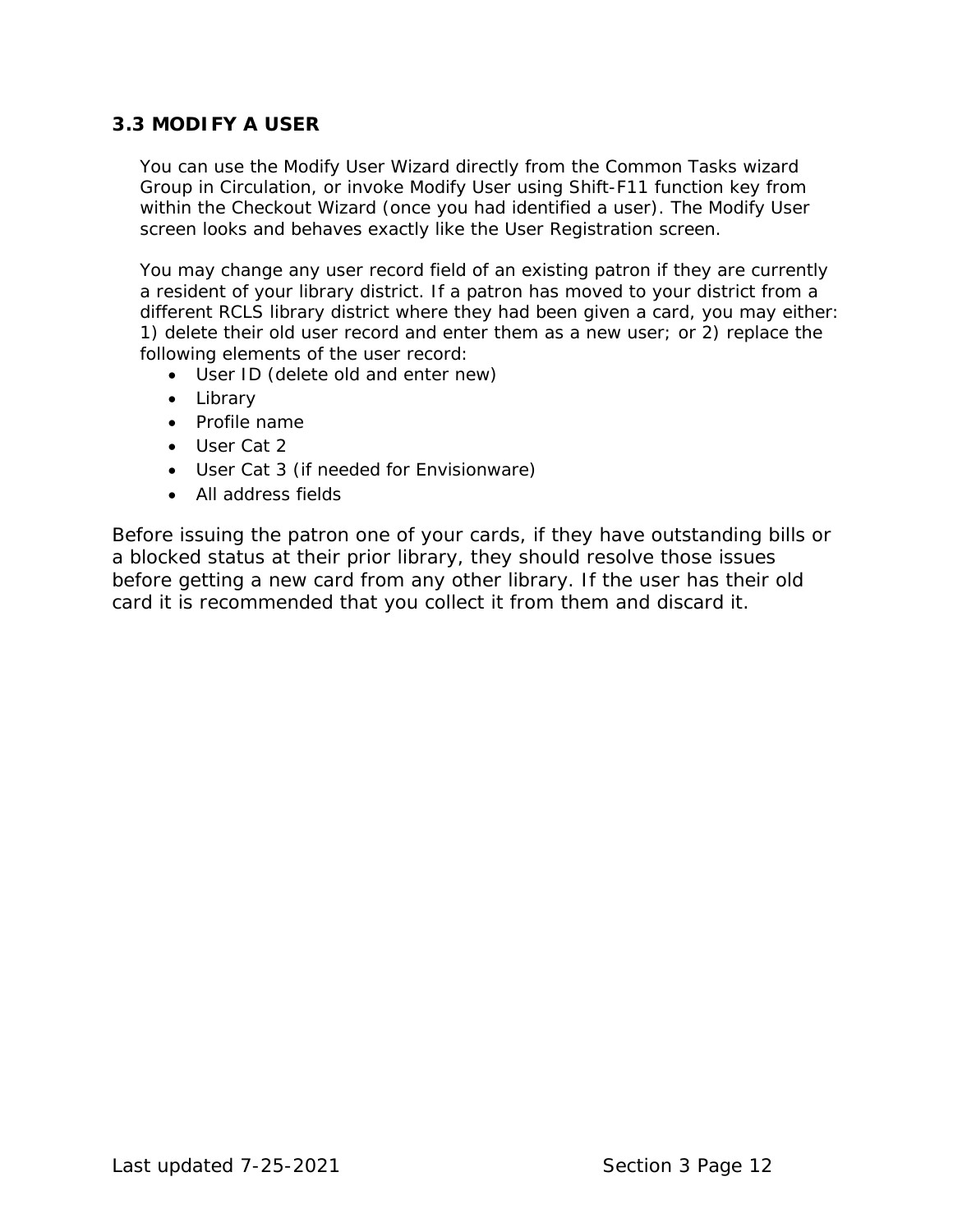# **3.4 REPLACE LOST CARD**

To prevent another person from using a lost card, mark the user record lost. This process automatically duplicates the user record and creates a new user record with a new User Id. The old user record is retained with a profile of LOSTCARD. This is preferable to simply deleting the old User ID value or an entire user record, since it will alert you to a potential identity theft problem if someone tries to use a lost card. From the Common Tasks wizard group in the Circulation module, select the User Lost Card wizard. It can also be invoked as a Helper from within the Checkout Wizard. Search for the borrower's current user record, using a particular index. Select Search. If a list of users appears, select the correct user name and press the Assign New Card button. Scan the new user barcode, or type the digits into the New User ID field and choose the Assign New Card button.

| <b>WF</b> Complete                                                      |
|-------------------------------------------------------------------------|
| kKm, Bongjun<br>has been assigned user ID: JPK                          |
| Lost user ID: 2282500078<br>has been deactivated with profile:LOSTCARD. |
| Mark Another User's Card Lost                                           |
| Close                                                                   |

Once a User has been assign a new number, their old barcode number is automatically transferred to the PREV\_ID field of the User's Extended Info tab in their new User record. If someone tries to use the Lost card at Checkout, the following popup appears:

| Error                   |  |
|-------------------------|--|
| No more charges allowed |  |
| Review User Record      |  |
| Update Privilege        |  |
| Cancel                  |  |
|                         |  |

In the case of Lost cards, the options to Review User Record or Update Privilege will not restore a card to an active status because there cannot be more than one active barcode on a Symphony user record.

The older LOSTCARD user records are kept for a period of one week and are then deleted. If a patron rediscovers their old card and also has their newer card, you would retrieve the old card and discard it. If they offer the old card but now cannot find the newer card, use the Replace Lost Card procedure all over again with the result being that whatever card is in their possession being their active card. Symphony will not allow more than one active card on the same user record.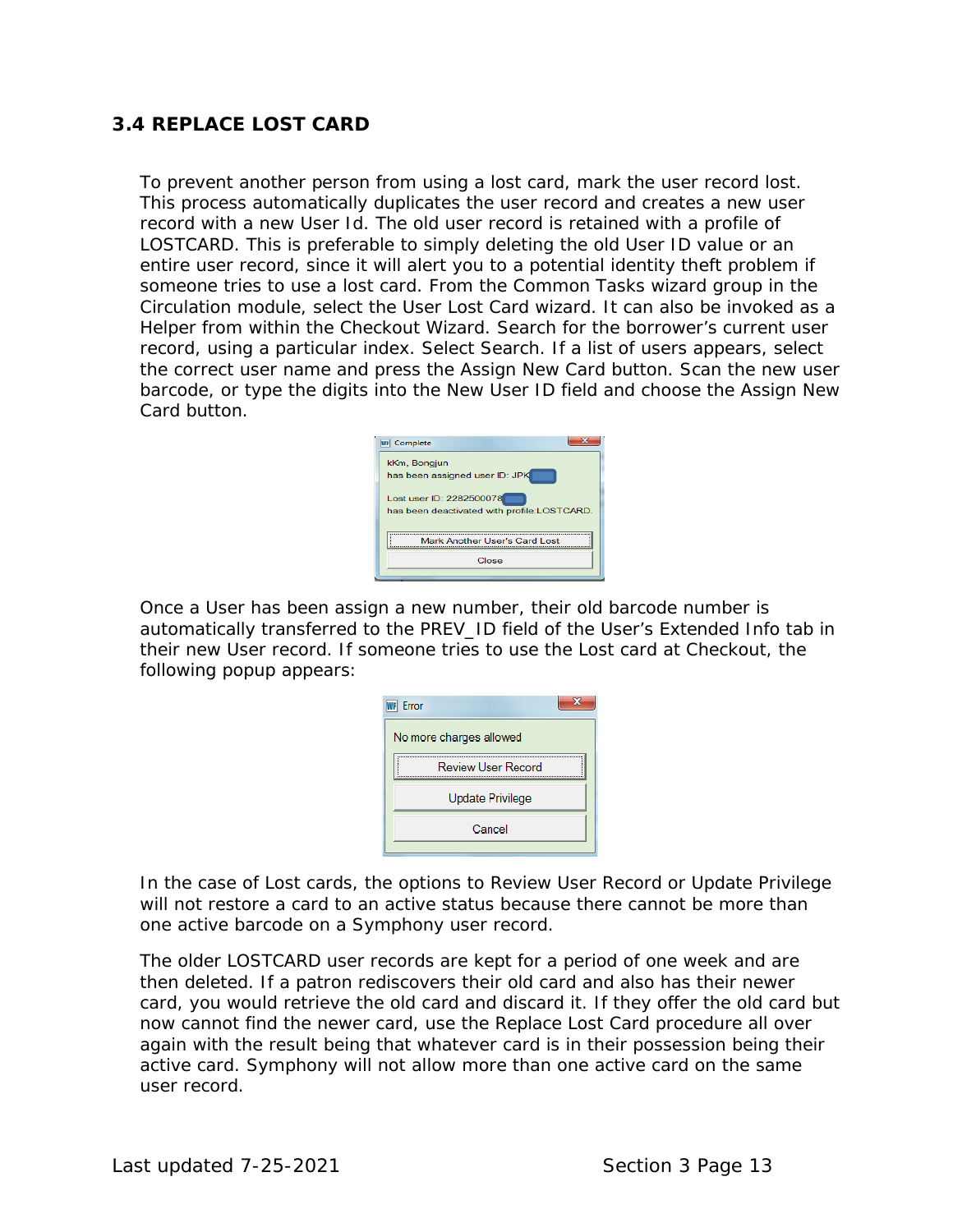#### **3.5 REMOVE USER**

 Removing User records from the system is something that will be done automatically each year based on user inactivity. However, there may be occasions where you might need to remove a User record before those scheduled purges. You cannot remove a user record if the user has items currently checked out, active holds, or unpaid bills. If the user cannot be removed because of one of these conditions, an alert window will display. You must address the reason for the alert before you can remove the user record.

To remove a user record

- 1. In the Users group, click the Remove User wizard.
- 2. Do one of the following:
	- In the User ID box, scan the user ID.
	- Click the User Search Helper, and search for the user.
	- Type the user ID in the User ID box, and click Get User Information.
	- If the Current button is available, click the button to select the last user that was displayed, modified, or added.

Information about the selected user displays in the Removing User window.

3. Verify that the displayed user record is the record you want to remove, and then click Remove User.



A dialog box displays to verify that the user has been removed.

When you have finished removing the user record, select one of the following options:

- Remove Another User to remove another user
- Close to exit this wizard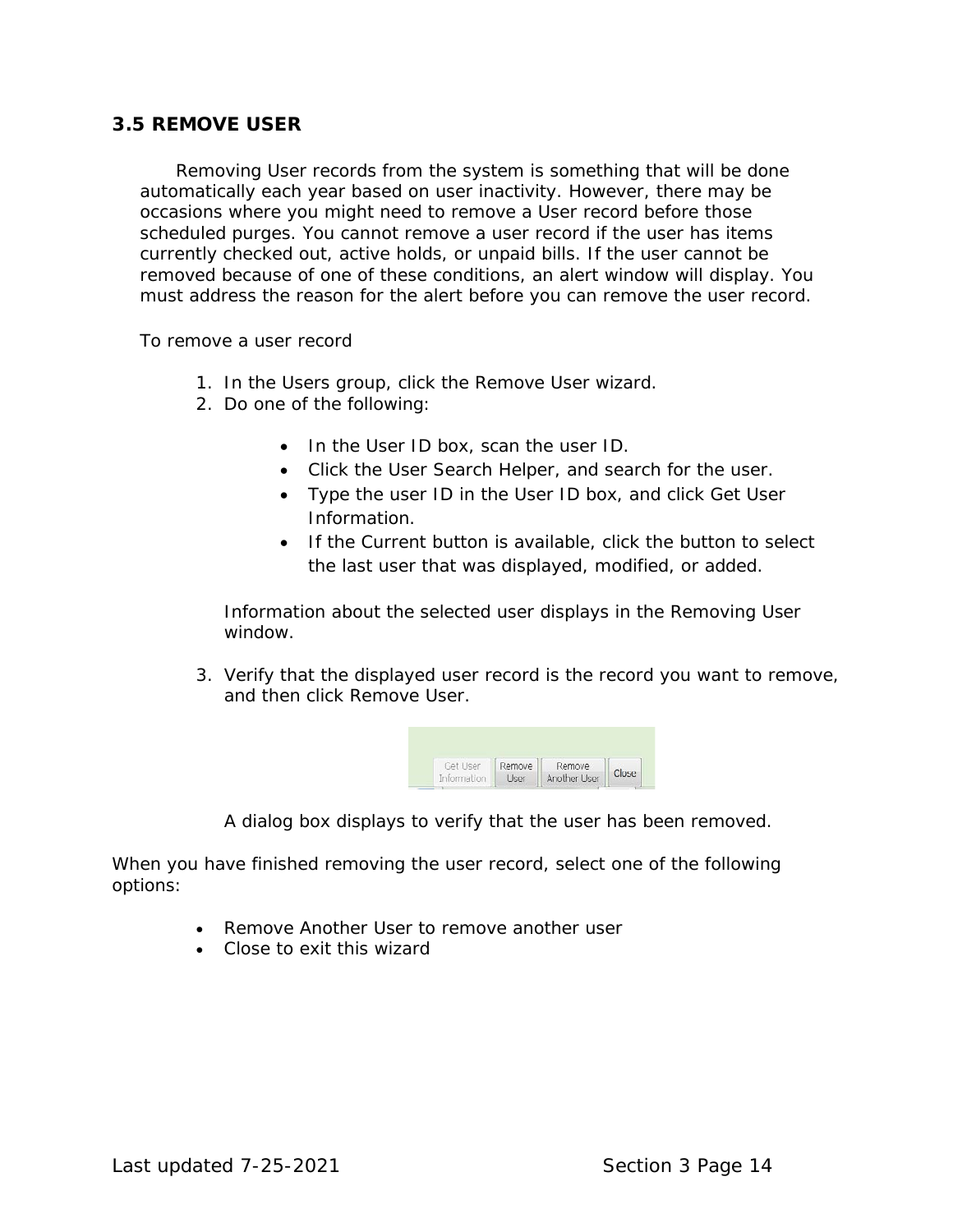## **3.6 USER PRIVELEGE EXPIRATION AND UPDATE**

Most ANSER libraries have their regular resident cards set to NEVER expire. However, member libraries do have the option to have their resident cards expire in order to force patrons to visit the library. All ANSER libraries have their temporary, visitor, and teacher registrations set to expire after a certain period. To renew their registration, you would either just adjust the Privilege Expires date using Modify User or use the Renew Privileges wizard. The Renew Privilege wizard is used to renew or extend a user's library privileges if a patron presents an expired card at Checkout.

At Checkout, if a patron's user record Privilege Expires date has been passed, an error message will appear:



Always select Review User Record in order to confirm that the patron's contact information and user profile are up-to-date. After confirming and/or adjusting the user record, click on the Extend Privilege button.

Privileges will automatically be extended for a set number of days from the current date as defined by the User Profile that they had been assigned.

If a user has an expiration date that has not yet been passed, but is imminent, an alert will appear at Checkout:

|  | ackOut (F5) : User Alerts Display         |
|--|-------------------------------------------|
|  |                                           |
|  | Alerts                                    |
|  | User privilege will expire on: 10/16/2012 |
|  |                                           |

Once you click OK (your only option), Checkout will proceed as usual. You may want to renew their registration before it expires, because **once their registration does expire, their login authentication to the Enterprise catalog or to services like Overdrive or Envisionware will not work.**

To renew their expiration at that point, select the Renew Privileges helper the Checkout Helper menu:

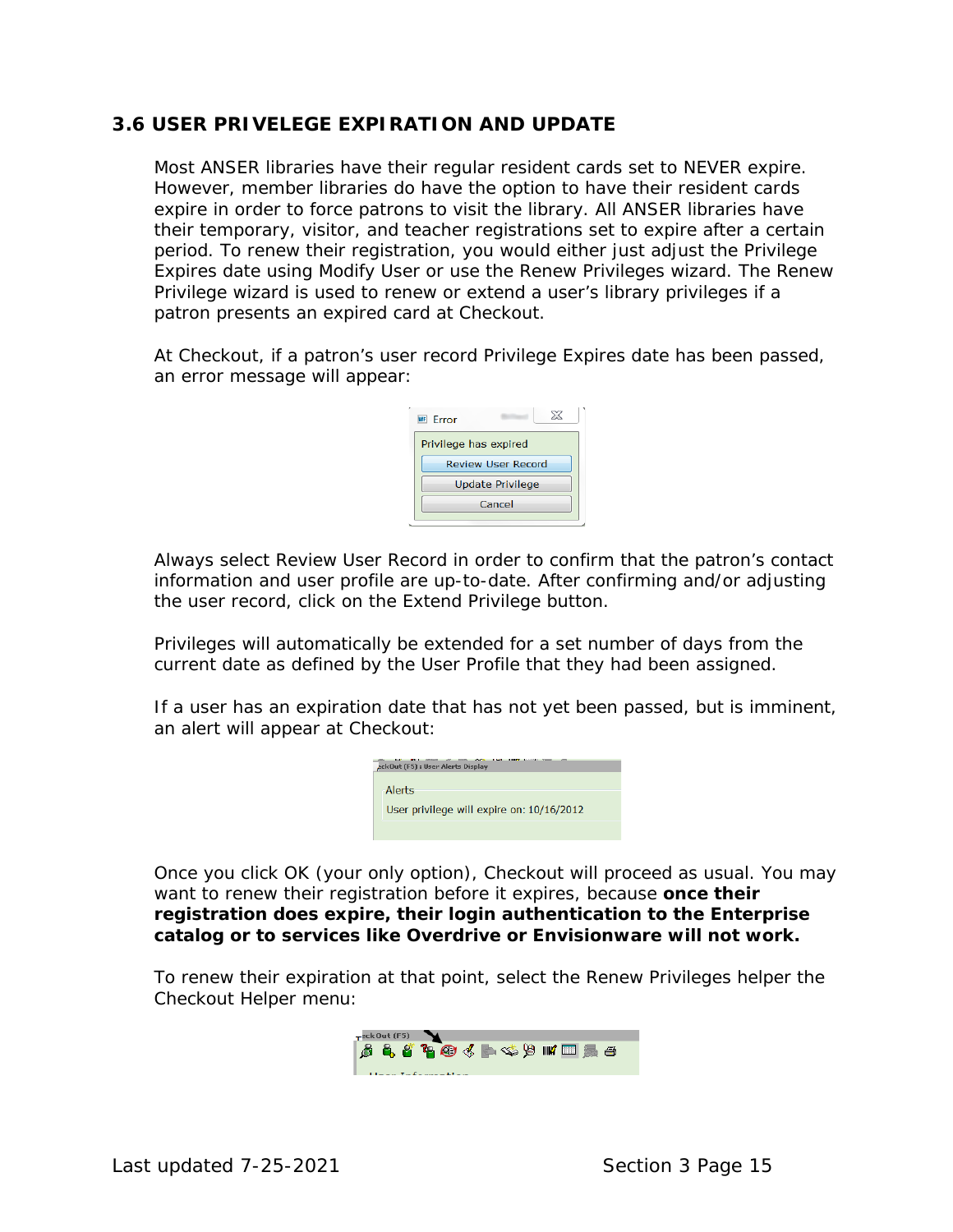Then check the information that displays for the user before clicking on Extend Privileges:

| â,                            |               |                     |           |             |                    |         |         |                         |            |
|-------------------------------|---------------|---------------------|-----------|-------------|--------------------|---------|---------|-------------------------|------------|
| User Information              |               |                     |           |             |                    |         |         |                         |            |
| Name:                         | Kuntz, Putter | Status:             | OK        |             | Library:           | WARWICK |         | Note:                   | Staff RCLS |
| Profile name:                 | WARADULT      | Amount owed: \$0.00 |           |             | Available holds: 0 |         |         | Notify user via: EMAIL  |            |
| User categories: Y            |               | Overdues:           | $\cdot$ 0 |             |                    |         |         | Previous ID:            | 3529634    |
| Privilege expires: 10/16/2012 |               |                     |           |             |                    |         |         | Previous ID2:           | 352962     |
| <b>Identify User</b>          |               |                     |           |             |                    |         |         |                         |            |
|                               |               |                     |           |             |                    |         | Street: | 30 WICKHAM DR           |            |
|                               |               |                     |           |             |                    |         |         | City, state: WARWICK NY |            |
| User ID: 8567658              |               |                     |           |             |                    |         | Zip:    | 10990                   |            |
|                               |               |                     |           |             |                    |         | Email:  | jkuntz@rcls.org         |            |
|                               |               |                     |           |             |                    |         |         | SMSPHONE: (845)544-6979 |            |
| Privilege info                |               |                     |           |             |                    |         |         |                         |            |
|                               |               |                     |           | Get User    |                    |         |         |                         |            |
|                               |               |                     |           | Information | Extend privilege   | Cancel  |         |                         |            |

Note that this Renew Privileges screen invoked from Checkout does NOT offer the capability to correct any user record fields. Should you need to do so, you would have to navigate to the Modify User wizard.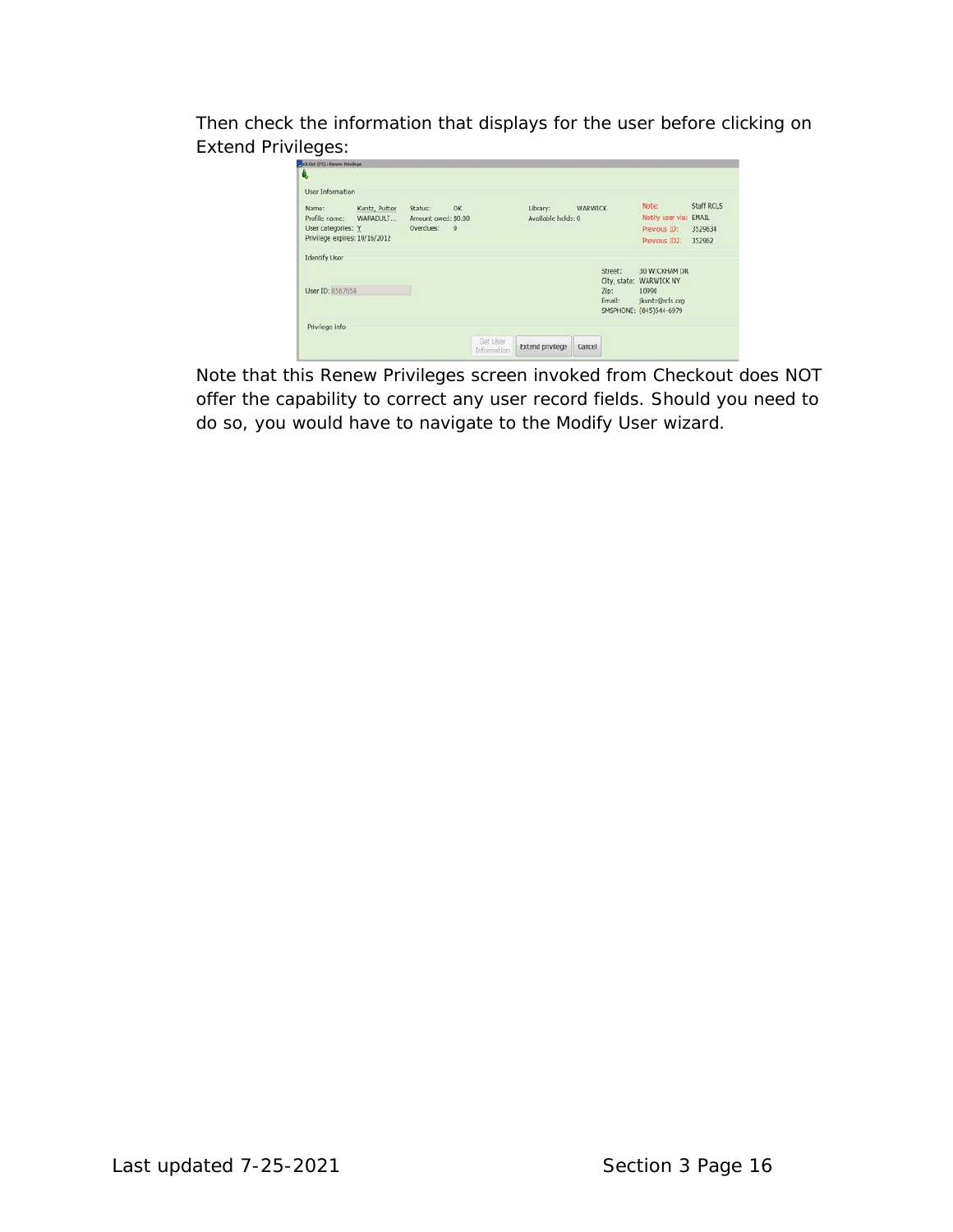# **3.7 USER STATUSES**

User statuses were discussed briefly as a field that can be adjusted when a new use is registered. Changing a user status from one value to another requires use of an override password.

The meaning of each status is explained below:

**OK** – User is in good standing with no overdue items or fines **DELINQUENT** – User has overdue items or unpaid bills that do not exceed the threshold of \$10.00. Checkout can still proceed, and online logins will work

**BLOCKED** – User has unpaid bills that exceed the \$10.00 threshold. Checkout can proceed only with an override password; and online logins (Overdrive, Envisionware, etc.) will not work.

**BARRED** – All library privileges have been manually revoked.

**EXEMPT** – Users will not have their statuses changed to DELINQUENT or BLOCKED by the system based on unpaid bills.

**CARD\_PEND** – Used for issuing new cards where incomplete registration information (usually a lack of proper confirmation ID) exists.

**BAD\_EMAIL** - The email address given by the patron has been identified as not valid.

**BAD\_PHONE** - The phone number given by the patron has been identified as not valid.

**BAD\_STREET** - The email address given by the patron has been identified as not valid.



When changing the status of a user, an explanation is often needed. There is no field directly connected to the User Status field in which to place a comment, but there is are Comment and Note fields on the Extended Info tab of the user record.

When using manually-applied statuses such as BARRED, BAD\_STREET, BAD\_PHONE, BAD\_EMAIL, also insert an explanation of the issue in a Comment or Note field. Include your initials, your library code, and today's date.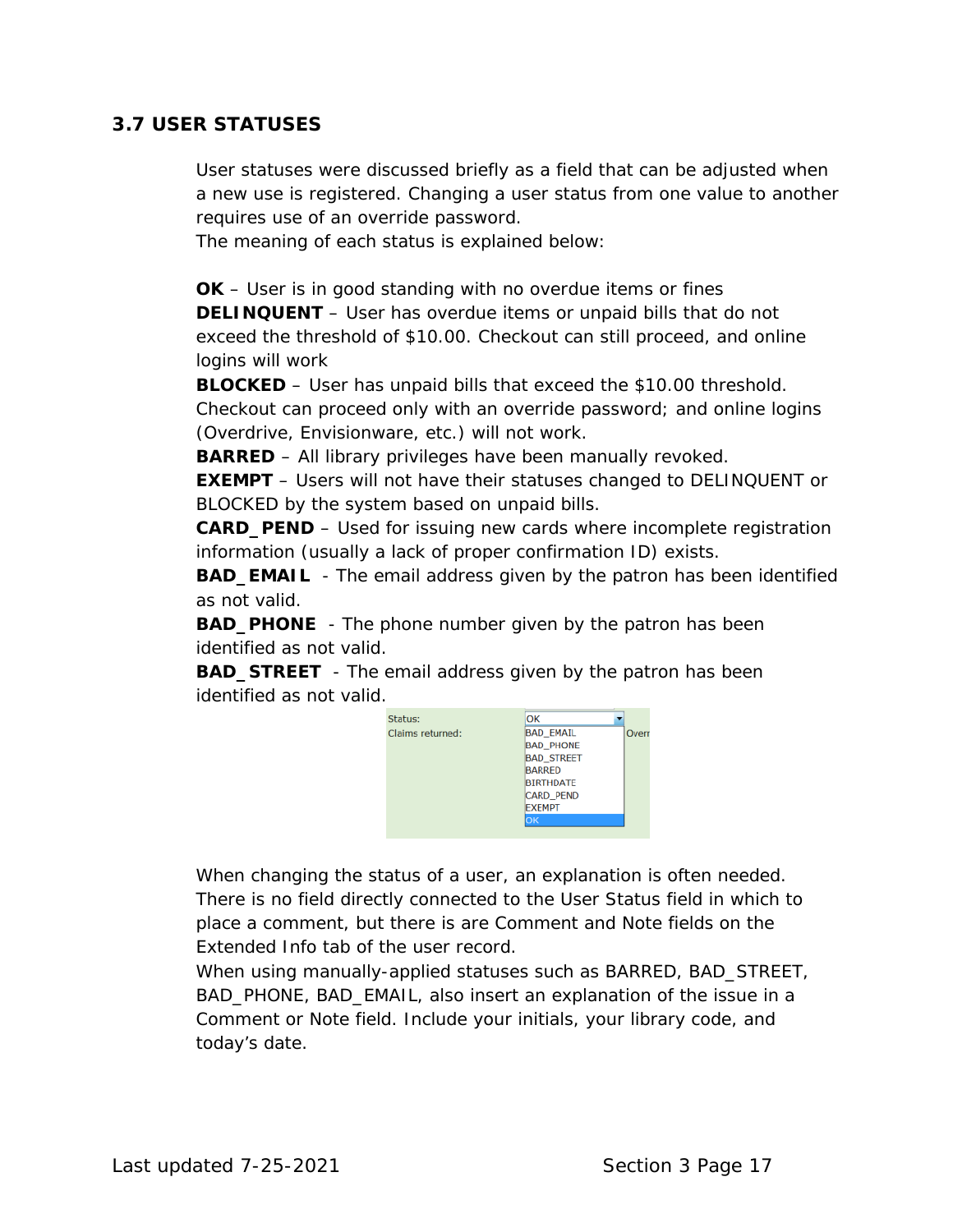If you are resolving one of these statuses, remember that in addition to changing the Status field you should also delete the associated Note or Comment.

**NOTE**: When you change a BAD\_EMAIL, BAD\_PHONE, etc. status manually, you are often trying to set the user back to the OK status. One of the quirks of Symphony is that you may not see "OK" listed as a status that you could select. However, if you select DELINQUENT (if it is listed) or BLOCKED (if both OK and DELINQUENT are not listed), when you go to Save the record, Symphony will automatically set the patron to OK if no bills or overues exist.

**NOTE**: When you resolve a BAD-EMAIL, BAD-PHONE, or BAD\_STREET status, in addition to deleting any associated Notes or Comments, you may also need to set the user's NOTIFY\_VIA field to a different value. For instance, if a patron has a BAD\_EMAIL block, to resolve it you would:

- 1. Insert their correct email address in the email field of the User record
- 2. Change their status from BAD\_EMAIL to OK (or DELIQUENT or BLOCKED, if OK is not listed)
- 3. Delete any Note or Comment that refers to their old, incorrect email address
- 4. Set the NOTIFY\_VIA field back to EMAIL.